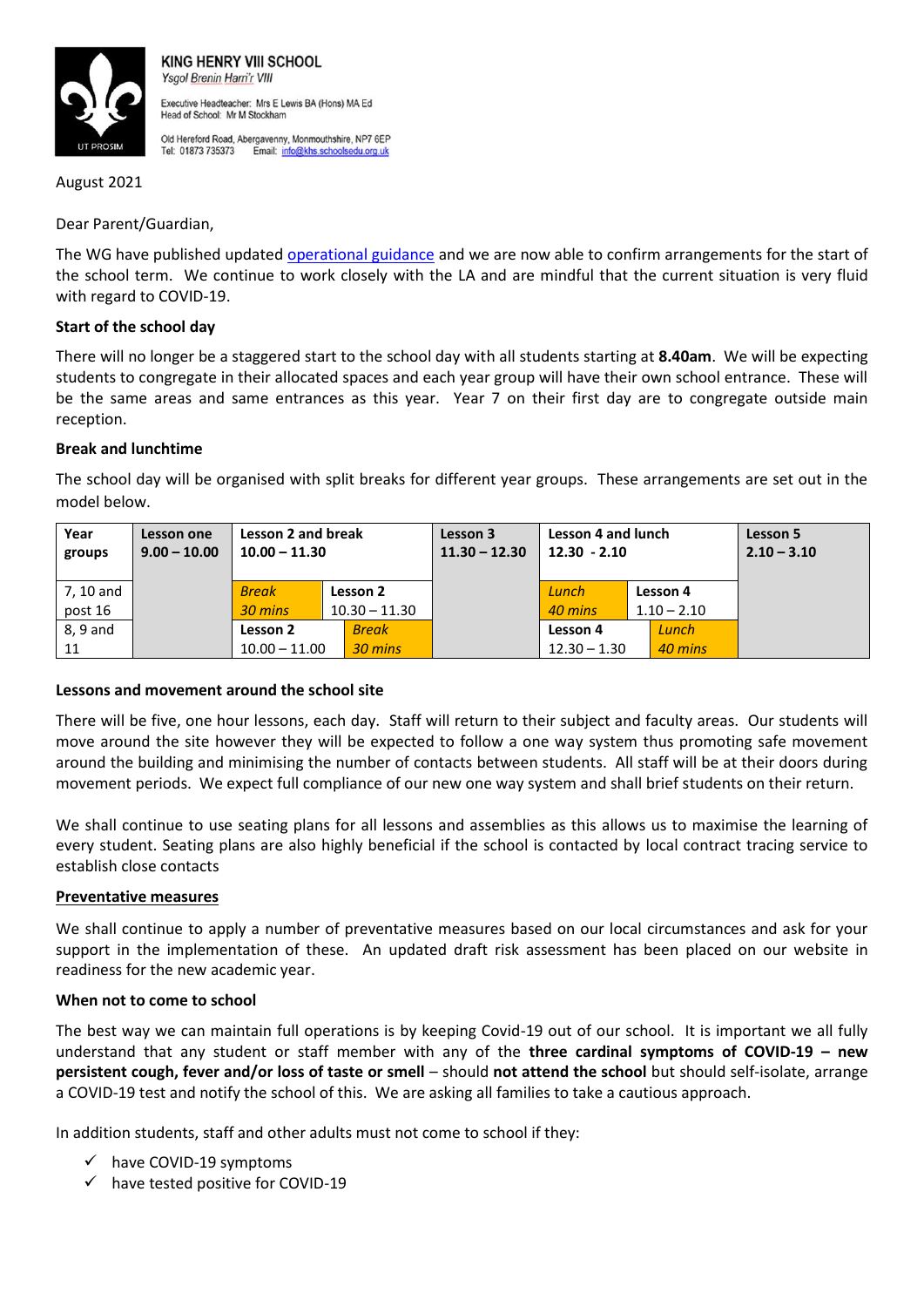## **Self-isolation requirements**

Student, staff and other adults who **are fully vaccinated or under 18** are **not required to self-isolate as a contact** and can be allowed to attend school. However they will be contacted by the local contact tracing service and advised to take PCR tests on day 2 (from their last contact with the positive case) and day 8. PCR tests for close contacts – particularly if the contact is part of a household setting – helps break the chain of transmission within communities and protects those who are vulnerable to the virus. All members of our community are expected to remain vigilant for new symptoms, and try to avoid contact with vulnerable family and friends in the short-term (e.g. elderly relatives or those who are higher risk of severe COVID-19 infection).

Students, staff and other adults who have **not been vaccinated** must not come to school if they:

- $\checkmark$  live with someone who has Covid-19 symptoms;
- $\checkmark$  live with someone who has tested positive for Covid-19:
- $\checkmark$  have been told to self-isolate by the local contact tracing service.

Anyone developing COVID-19 symptoms during the school day will be sent home immediately to self-isolate and arrange a PCR test. Until they leave the school their contact with all other individuals should be minimised, if possible ensure they remain in a separate room.

#### **Local decisions**

This term we are awaiting publication of the 'The Local Covid-19 Infection Control Decision Framework'. Once published the school will be supported by local public health officials and our local authority to ensure measures are appropriate to our own circumstances. In addition the school will continue to work closely with the local contract tracing service including any management of local outbreaks.

#### **Safe routines**

We continue with a number of safe routines, these include:

- $\checkmark$  Expecting our students and staff to continue to wash or sanitise their hands on a regular basis. This includes when they arrive at school, when they return from breaks, when they change rooms and before and after eating. Regular and thorough hand cleaning is going to be needed for the foreseeable future.
- We shall continue to promote good respiratory hygiene by promoting the **'catch it, bin it, kill it, wash your hands'** approach.
- $\checkmark$  We shall maintain appropriate levels of cleaning and sanitising of equipment and rooms.
- $\checkmark$  Expecting all members of our community to wear face coverings within communal areas of the school. Staff and students will not be expected to wear face coverings within the classroom however if they wish to do so they can.
- $\checkmark$  All students arriving on public or MCC school transport will be expected to wear a face covering.
- $\checkmark$  The school will continue to ensure there is adequate ventilation

#### **Lateral Flow Device (LFD) testing**

In line with the WG Education Minister's press release Wednesday 25<sup>th</sup> August "Take the steps needed to keep learners safe and learning" all students and staff, without symptoms, should take two LFD tests three days apart during the week leading up to their first day back. If the test is positive they should self-isolate, and book a PCR test.

#### **Dates for initial LFD testing**

| Who                   | <b>First LFD test</b>                   | <b>Second LFD test</b>                 |
|-----------------------|-----------------------------------------|----------------------------------------|
| All staff & Year 7    | Monday 30 <sup>th</sup> August 7pm      | Thursday 2 <sup>nd</sup> September 7pm |
| All other year groups | Wednesday 1 <sup>st</sup> September 7pm | Sunday 5th September 7pm               |

Once the test has been conducted you or your child must log the test result online at www.gov.uk/report-covid19 result and need to also, separately, inform the school of the test result by completing the following link [https://bit.ly/2OyEBkB.](https://bit.ly/2OyEBkB)

Anyone who test positive using a LFD test:

- must not attend school and report the [test online.](https://www.gov.uk/report-covid19-result)
- $\checkmark$  must then book a follow up PCR test through the online [booking portal.](https://www.gov.uk/get-coronavirus-test)
- $\checkmark$  must notify the school of the result